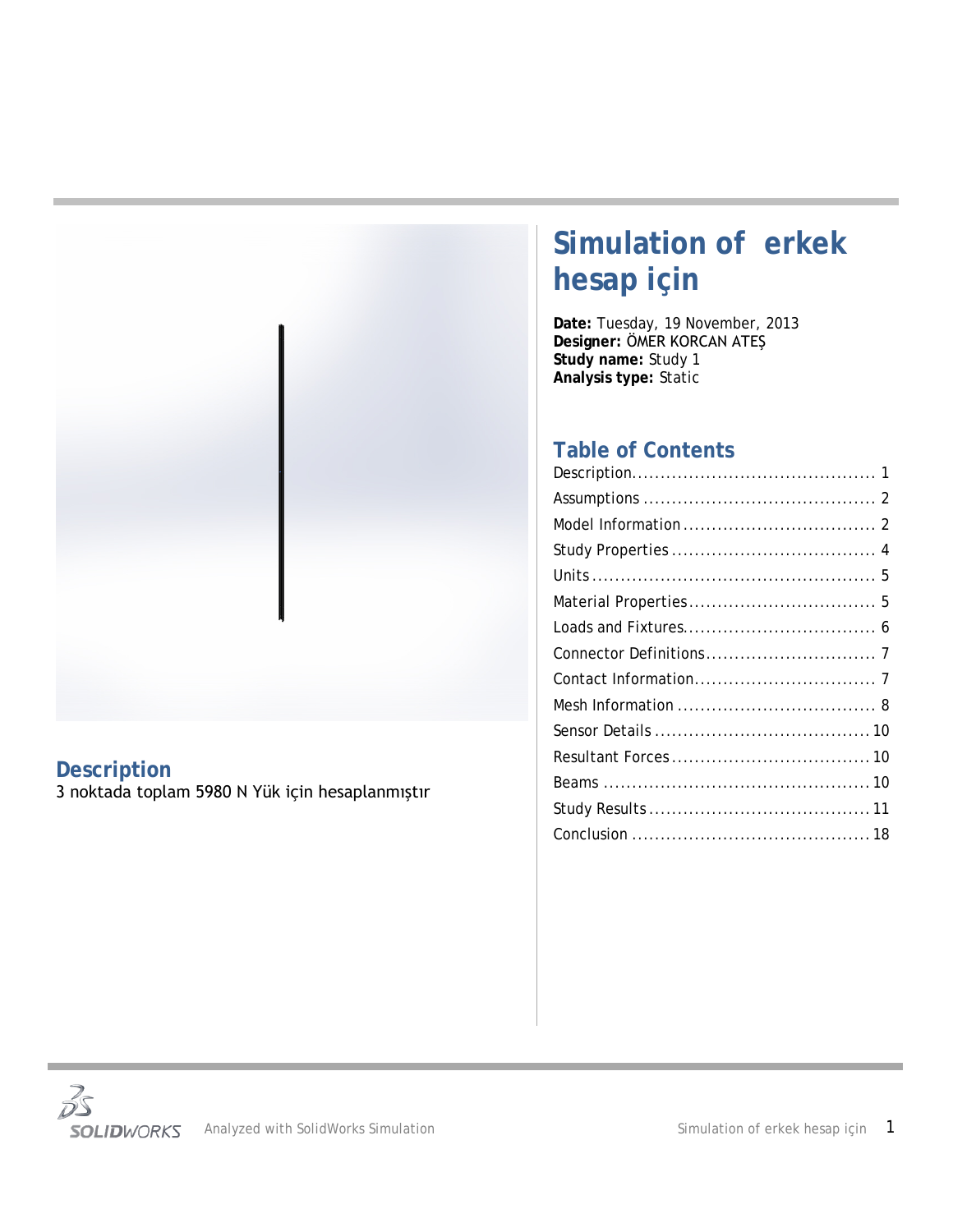## <span id="page-1-0"></span>**Assumptions**

#### **Comments:**

Yere bağlantıda en kötü durum olan taban yüzeyinden sabitlendiği varsayılmıştır. Yükleme için tellerin baskı yaptığı üst yuva yüzeyleri alınmıştır

<span id="page-1-1"></span>**Modelel Information**

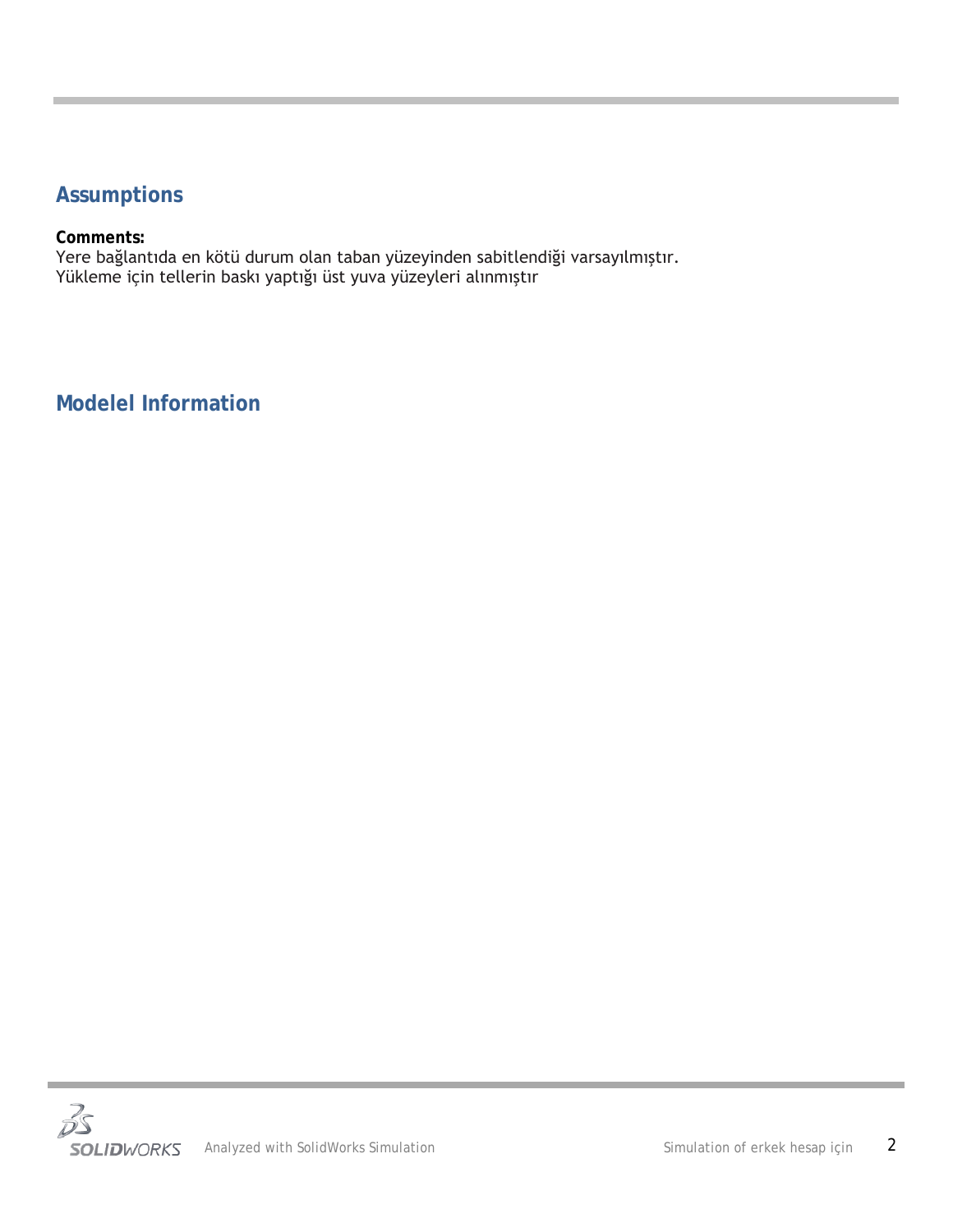

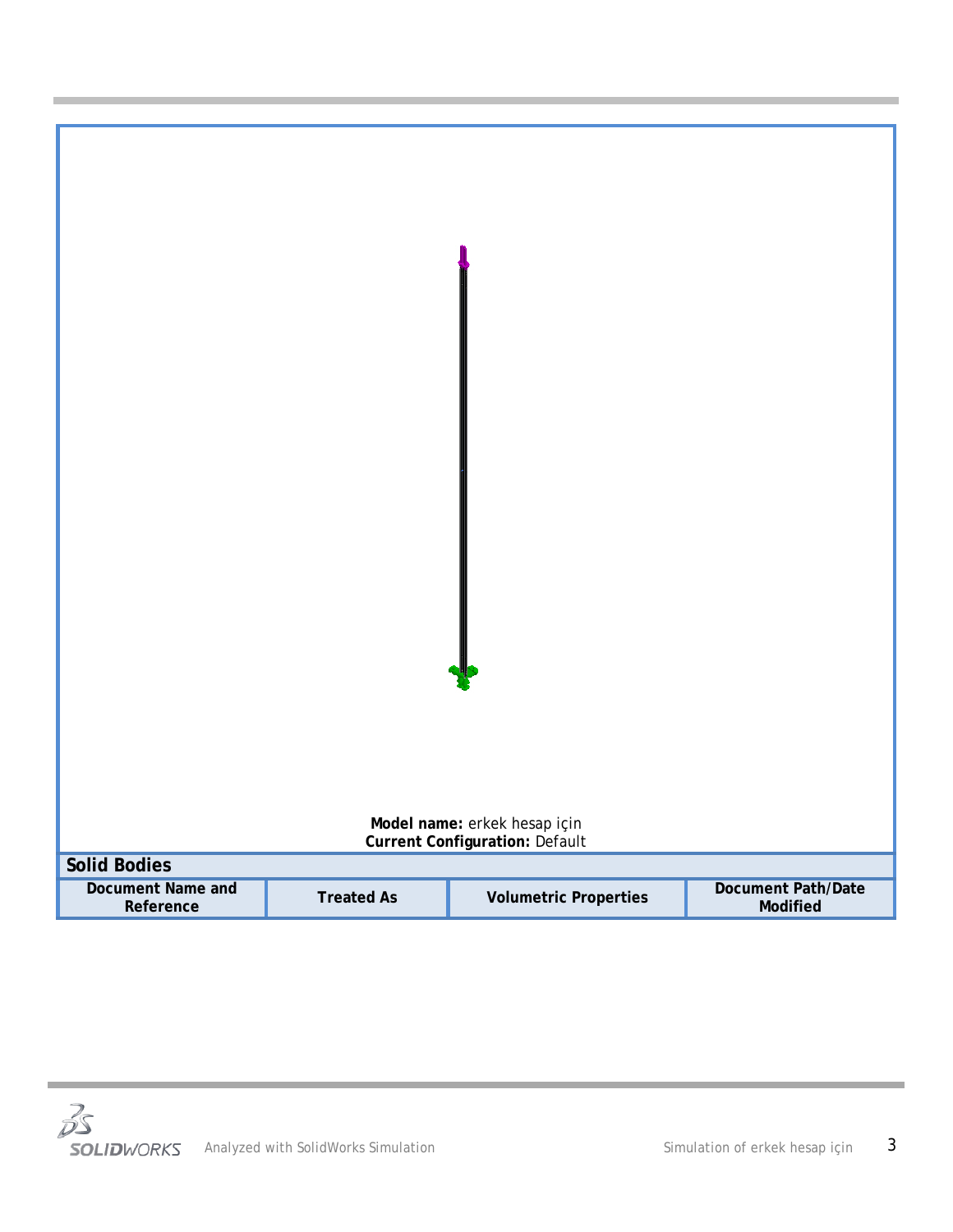## <span id="page-3-0"></span>**Study Properties**

| Study name                                                               | Study 1                                                                                                                              |
|--------------------------------------------------------------------------|--------------------------------------------------------------------------------------------------------------------------------------|
| Analysis type                                                            | <b>Static</b>                                                                                                                        |
| Mesh type                                                                | <b>Solid Mesh</b>                                                                                                                    |
| <b>Thermal Effect:</b>                                                   | On                                                                                                                                   |
| <b>Thermal option</b>                                                    | Include temperature loads                                                                                                            |
| Zero strain temperature                                                  | 298 Kelvin                                                                                                                           |
| Include fluid pressure effects from<br><b>SolidWorks Flow Simulation</b> | Off                                                                                                                                  |
| Solver type                                                              | <b>FFEPlus</b>                                                                                                                       |
| Inplane Effect:                                                          | Off                                                                                                                                  |
| Soft Spring:                                                             | Off                                                                                                                                  |
| <b>Inertial Relief:</b>                                                  | Off                                                                                                                                  |
| Incompatible bonding options                                             | Automatic                                                                                                                            |
| Large displacement                                                       | Off                                                                                                                                  |
| Compute free body forces                                                 | On                                                                                                                                   |
| <b>Friction</b>                                                          | Off                                                                                                                                  |
| Use Adaptive Method:                                                     | Off                                                                                                                                  |
| <b>Result folder</b>                                                     | SolidWorks document<br>(C:\Users\Korcan\YandexDisk\1.OKA\1.MUSTERILER\CÜNEYT<br>ARIK\CIZIMLER\2013.05.31 - galveniz profiller\HESAP) |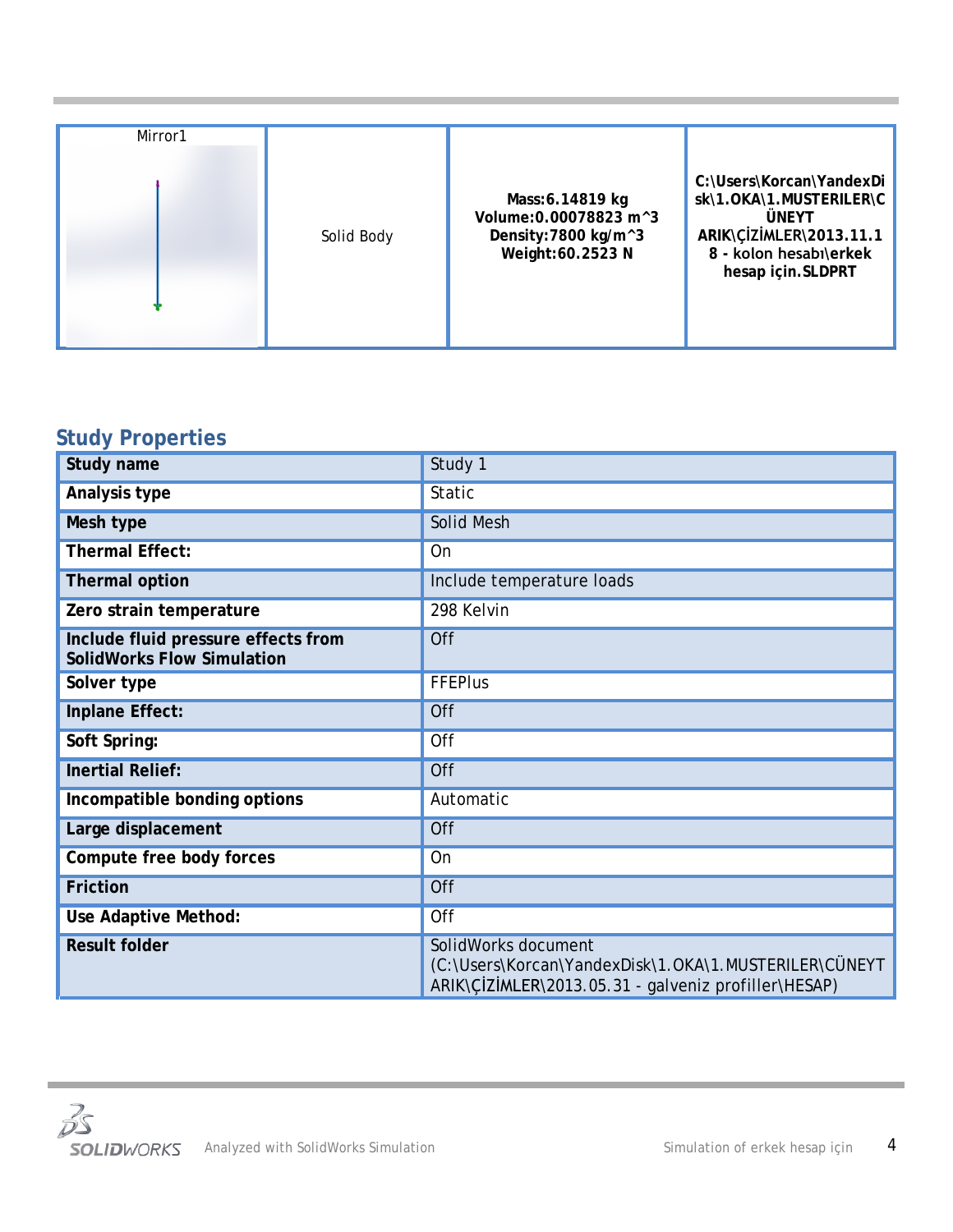### <span id="page-4-0"></span>**Units**

| Unit system:           | SI (MKS) |
|------------------------|----------|
| Length/Displacement    | mm       |
| Temperature            | Kelvin   |
| Angular velocity       | Rad/sec  |
| <b>Pressure/Stress</b> | $N/m^2$  |

# <span id="page-4-1"></span>**Material Properties**

| <b>Model Reference</b> | <b>Properties</b>                                                                                                                                                   | Components                                                                                                                                                                                                                                                      |                                            |
|------------------------|---------------------------------------------------------------------------------------------------------------------------------------------------------------------|-----------------------------------------------------------------------------------------------------------------------------------------------------------------------------------------------------------------------------------------------------------------|--------------------------------------------|
|                        | Name:<br>Model type:<br>Default failure<br>criterion:<br>Yield strength:<br>Poisson's ratio:<br>Mass density:<br>Thermal expansion 1.3e-005 /Kelvin<br>coefficient: | <b>Plain Carbon Steel</b><br>Linear Elastic Isotropic<br>Unknown<br>2.20594e+008 N/m^2<br>Tensile strength: 3.99826e+008 N/m^2<br>Elastic modulus: $2.1e+011$ N/m <sup><math>2</math></sup><br>0.28<br>7800 kg/m^3<br>Shear modulus: 7.9e+010 N/m <sup>^2</sup> | SolidBody 1(Mirror1) (erkek<br>hesap için) |
| Curve Data:N/A         |                                                                                                                                                                     |                                                                                                                                                                                                                                                                 |                                            |

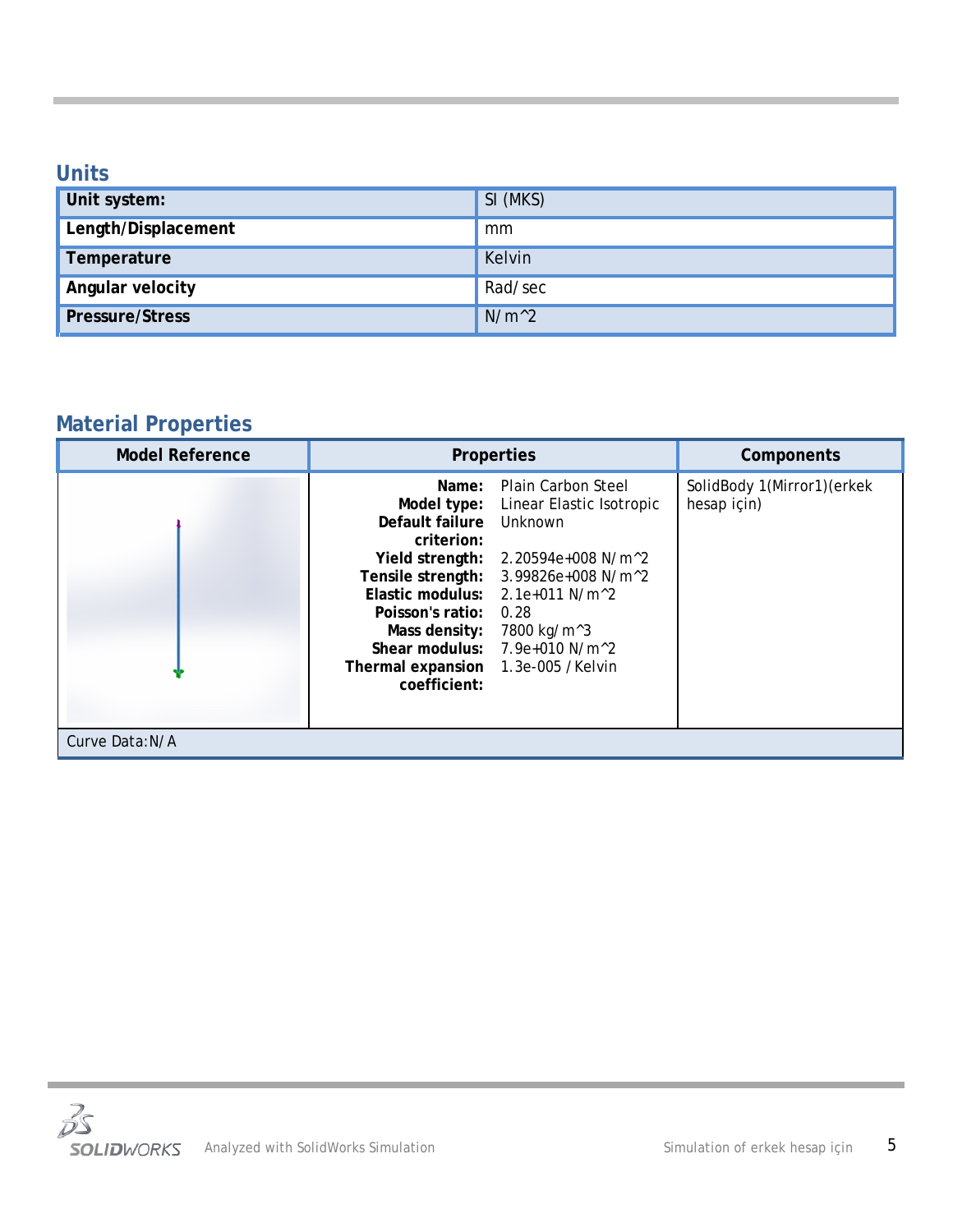## <span id="page-5-0"></span>Loads and Fixtures

| <b>Fixture name</b>     |              | <b>Fixture Image</b> |             | <b>Fixture Details</b> |              |                       |
|-------------------------|--------------|----------------------|-------------|------------------------|--------------|-----------------------|
| Fixed-1                 |              |                      |             | Entities:<br>Type:     | $20$ face(s) | <b>Fixed Geometry</b> |
| <b>Resultant Forces</b> |              |                      |             |                        |              |                       |
| Components              |              | χ                    | $\mathbf v$ | Z                      |              | Resultant             |
| Reaction force(N)       | $-0.0744228$ |                      | 5979.96     | $-0.0632324$           |              | 5979.96               |
| Reaction Moment(N·m)    | $\Omega$     |                      | $\mathbf 0$ | 0                      |              | $\Omega$              |
|                         |              |                      |             |                        |              |                       |

| Load name | Load Image | <b>Load Details</b>                                                                           |
|-----------|------------|-----------------------------------------------------------------------------------------------|
| Force-1   |            | Entities: 3 face(s)<br>Reference: Edge< 1 ><br>Type: Apply force<br>Values: ---, ---, -5980 N |

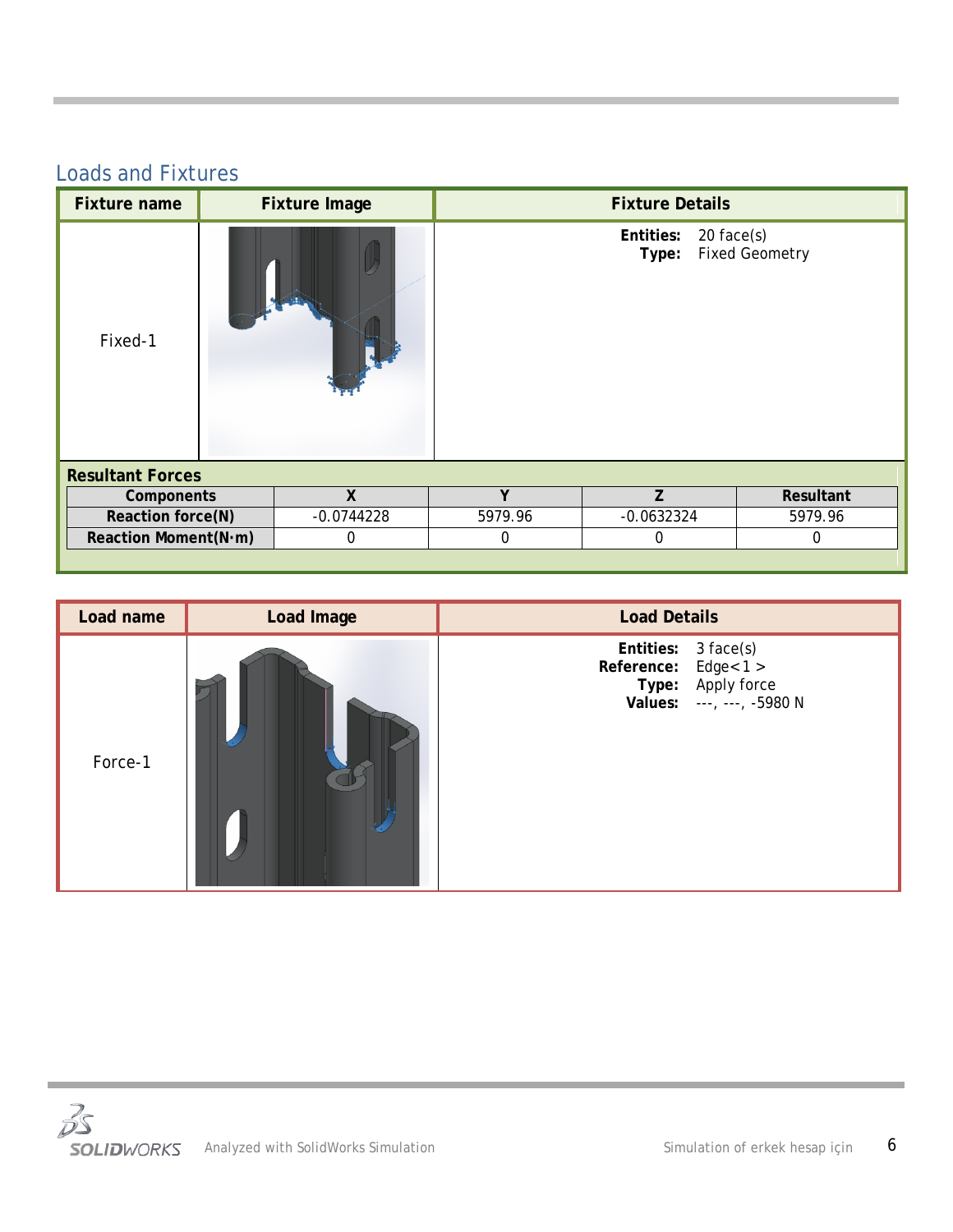# <span id="page-6-0"></span>**Connector Definitions**

No Data

<span id="page-6-1"></span>**Contact Information** No Data

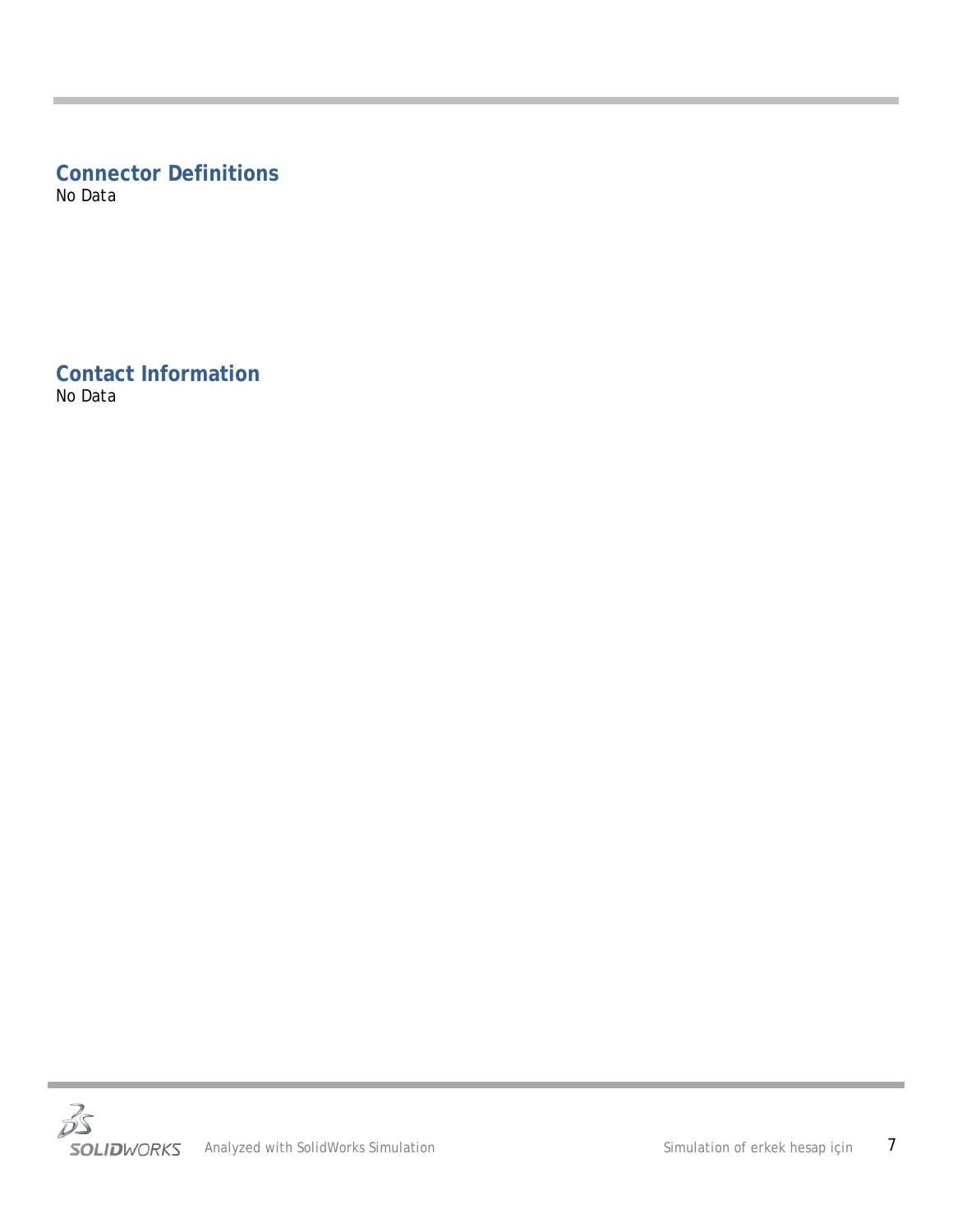## <span id="page-7-0"></span>**Mesh Information**

| Mesh type                    | Solid Mesh    |
|------------------------------|---------------|
| Mesher Used:                 | Standard mesh |
| <b>Automatic Transition:</b> | Off           |
| Include Mesh Auto Loops:     | On            |
| Jacobian points              | 4 Points      |
| <b>Element Size</b>          | 9.32859 mm    |
| <b>Tolerance</b>             | 0.46643 mm    |
| <b>Mesh Quality</b>          | High          |

### **Mesh Information - Details**

| <b>Total Nodes</b>                   | 139933        |
|--------------------------------------|---------------|
| <b>Total Elements</b>                | 79226         |
| <b>Maximum Aspect Ratio</b>          | 166.98        |
| % of elements with Aspect Ratio < 3  | 5.94          |
| % of elements with Aspect Ratio > 10 | 29.8          |
| % of distorted elements (Jacobian)   | 0             |
| Time to complete mesh(hh;mm;ss):     | 00:01:13      |
| Computer name:                       | <b>HPZ800</b> |

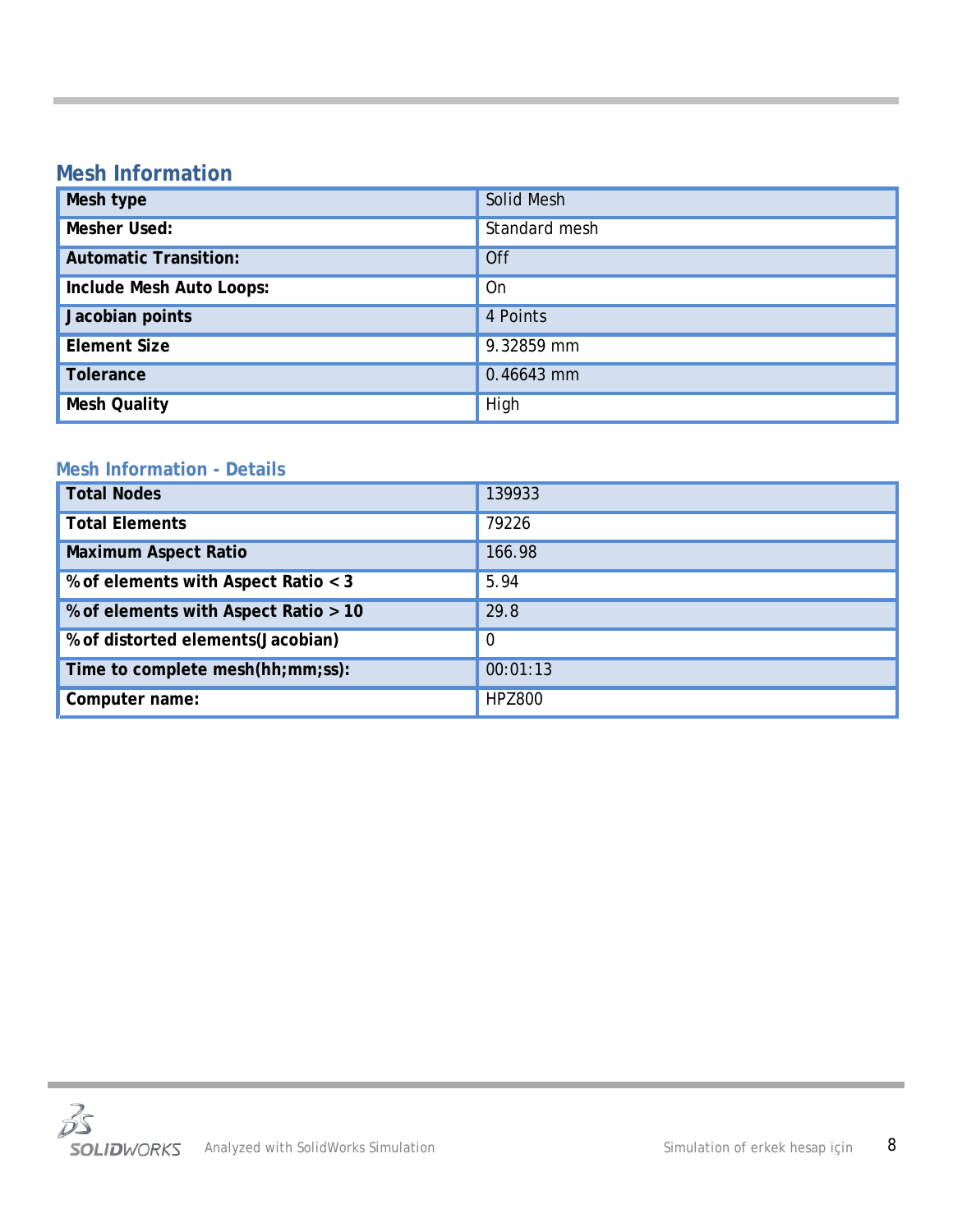



**College**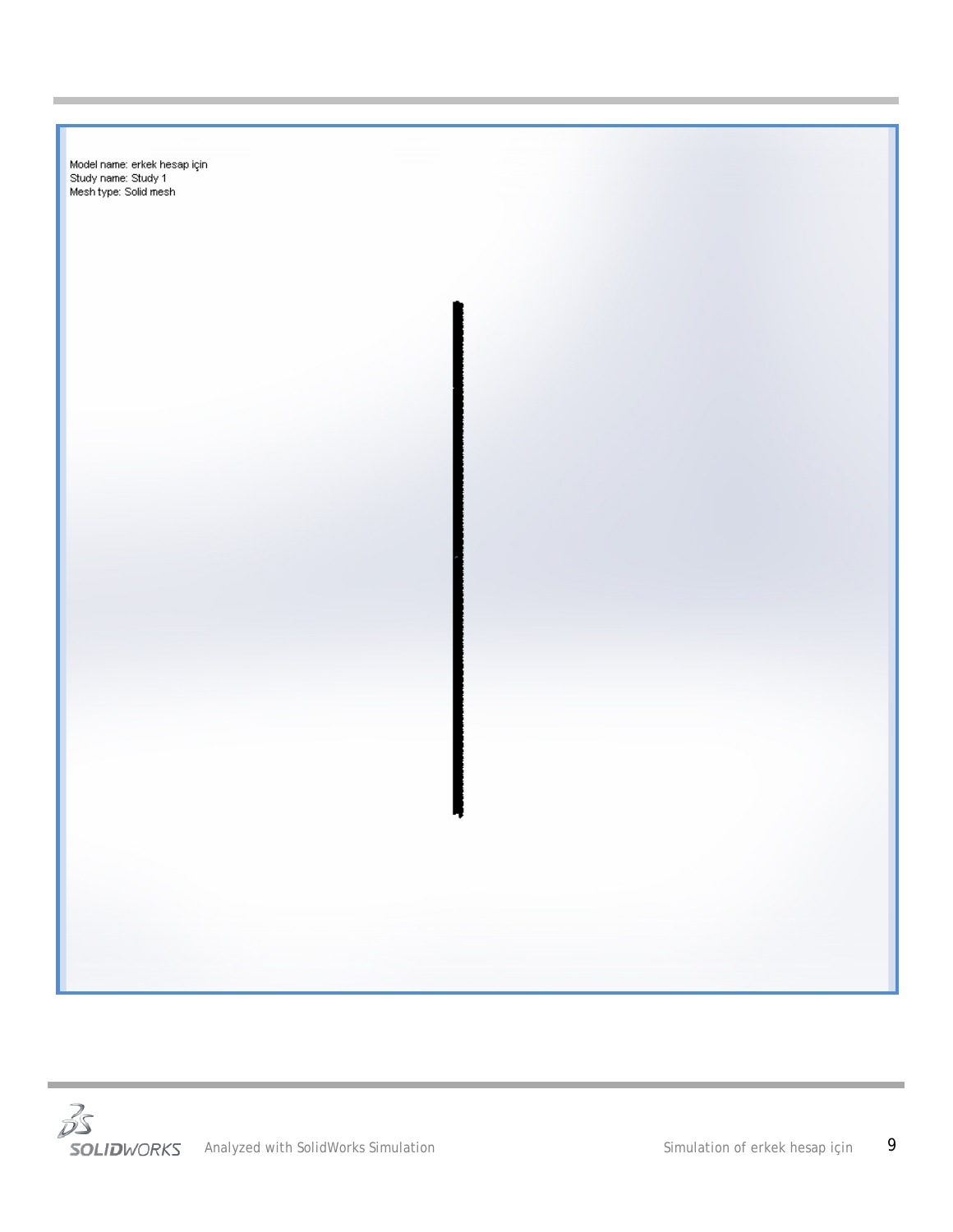## <span id="page-9-0"></span>**Sensor Details**

No Data

## <span id="page-9-1"></span>**Resultant Forces**

### **Reaction Forces**

| Selection<br>set    | <b>Units</b> | <b>Sum X</b>     | Sum     | Sum Z           | Resultant   |
|---------------------|--------------|------------------|---------|-----------------|-------------|
| <b>Entire Model</b> | N            | .0744228<br>- 11 | 5979.96 | u.0632324<br>-- | 5979<br>.96 |

### **Reaction Moments**

| Selection set       | <b>Units</b> | <b>Sum X</b> | Sum | Sum Z | Pesultant |
|---------------------|--------------|--------------|-----|-------|-----------|
| <b>Entire Model</b> | N⋅m          |              |     |       |           |

### <span id="page-9-2"></span>**Beams** No Data

 $\overline{\mathcal{S}}$ SOLIDWORKS Analyzed with SolidWorks Simulation Summation Simulation of erkek hesap için 10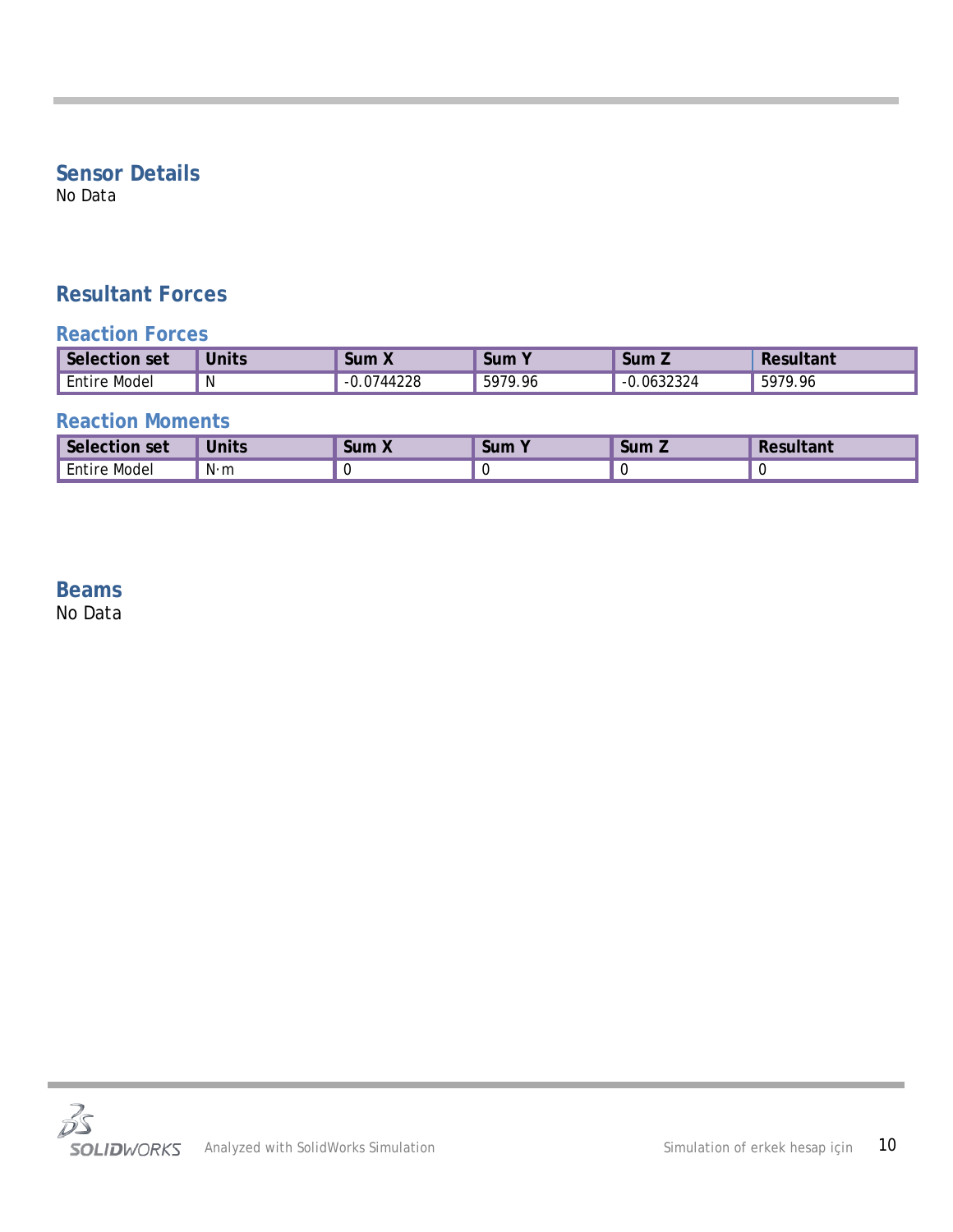# <span id="page-10-0"></span>**Study Results**

| <b>Name</b> | <b>vpe</b>         | Min                     | Max                             |
|-------------|--------------------|-------------------------|---------------------------------|
| Stress1     | VON:               | 273404 N/m <sup>2</sup> | $.55397e+008$ N/m <sup>^2</sup> |
|             | : von Mises Stress | Node: 72130             | Node: 139398                    |

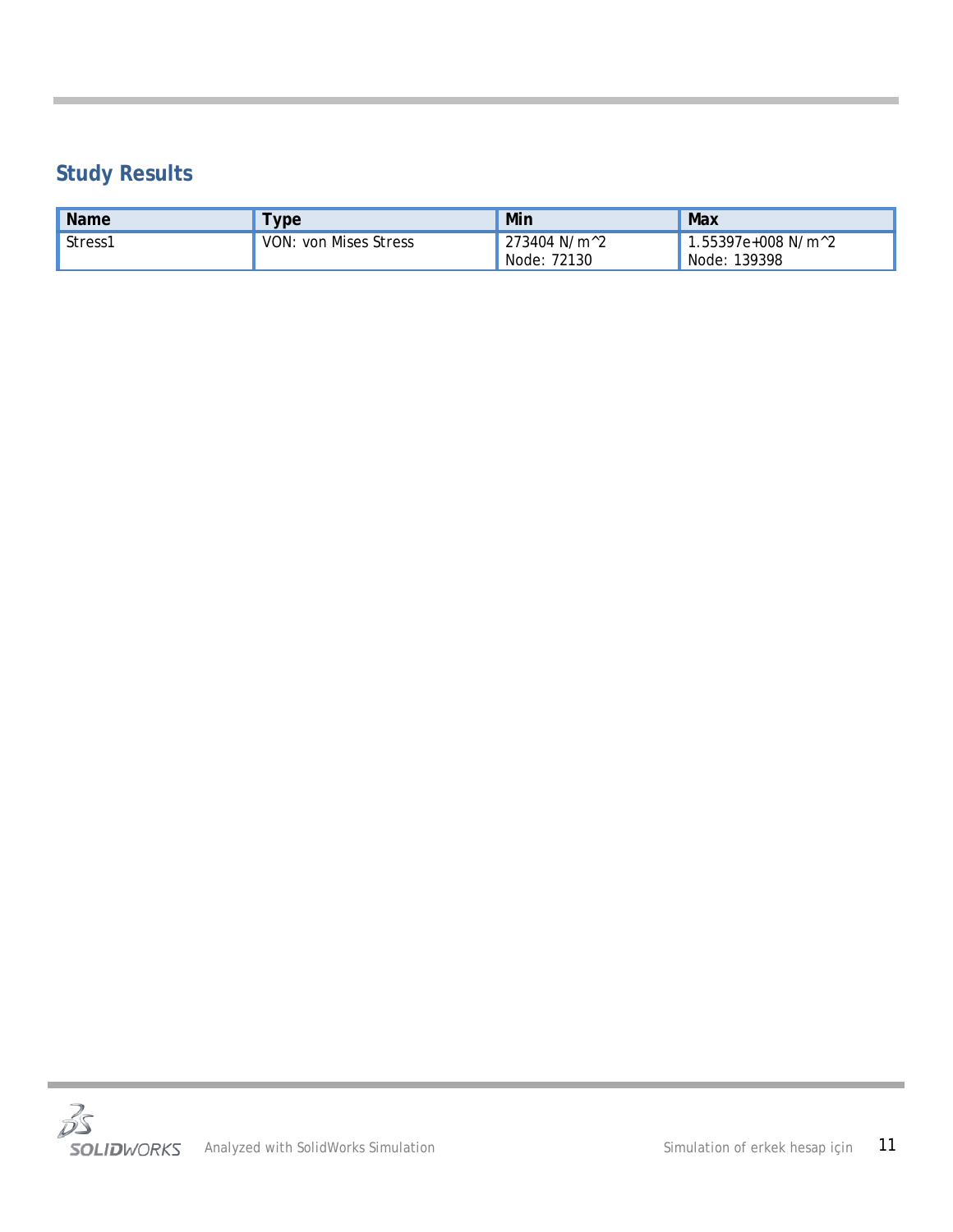Model name: erkek hesap için Study name: Study 1<br>Plot type: Static nodal stress Stress1



### erkek hesap için-Study 1-Stress-Stress1

| <b>Name</b>   | <b>ype</b>                   | Min                         | Max                     |
|---------------|------------------------------|-----------------------------|-------------------------|
| Displacement1 | URES: Resultant Displacement | $0 \text{ mm}$<br>Node: 559 | 23.0984 mm<br>Node: 938 |

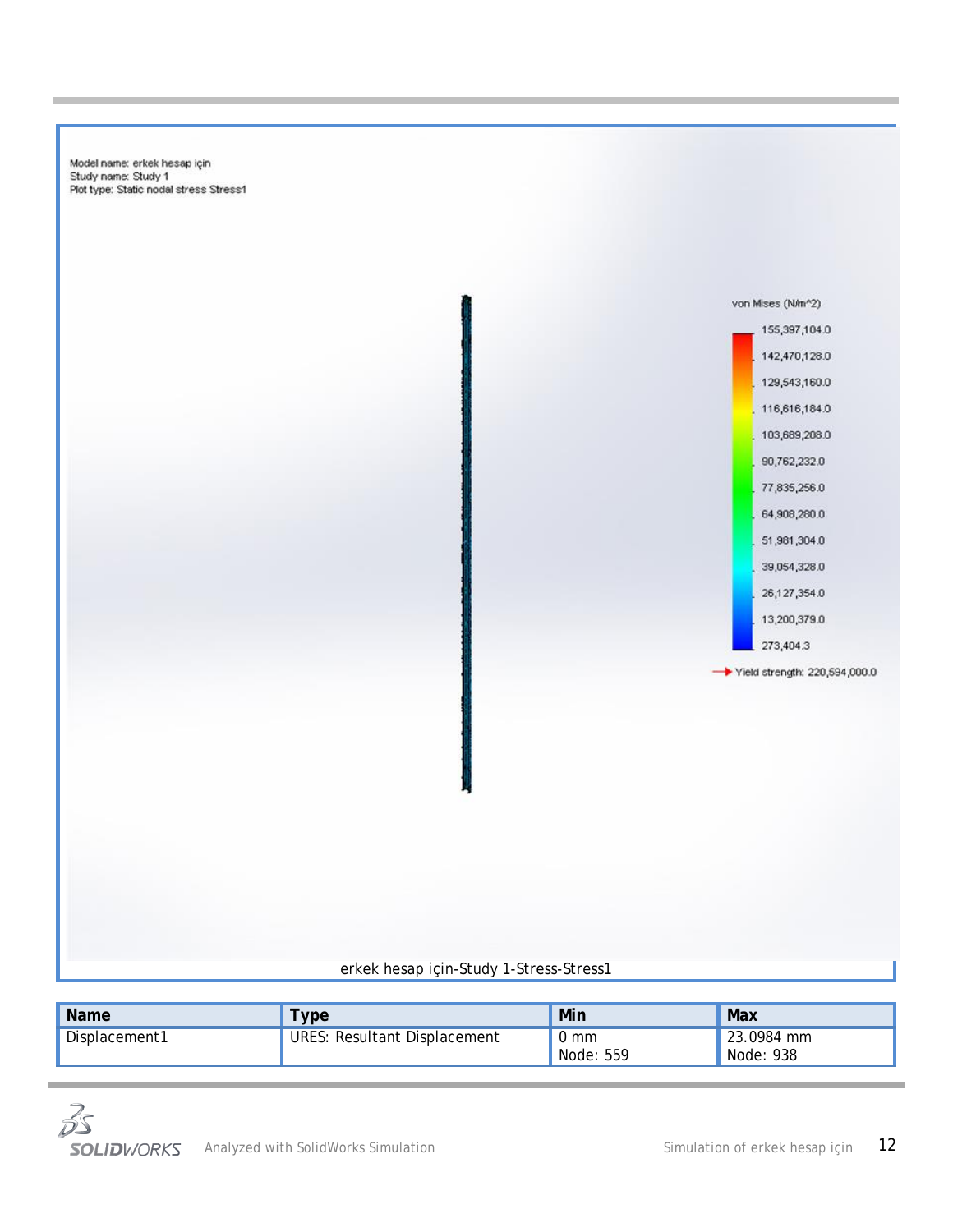Model name: erkek hesap için Study name: Study 1 Plot type: Static displacement Displacement1 Deformation scale: 15.1537



| <b>Name</b> | ype                             | Min                              | Max                           |
|-------------|---------------------------------|----------------------------------|-------------------------------|
| Strain1     | <b>ESTRN: Equivalent Strain</b> | 9.91399e-007<br>, Element: 43137 | 0.000434265<br>Element: 43105 |

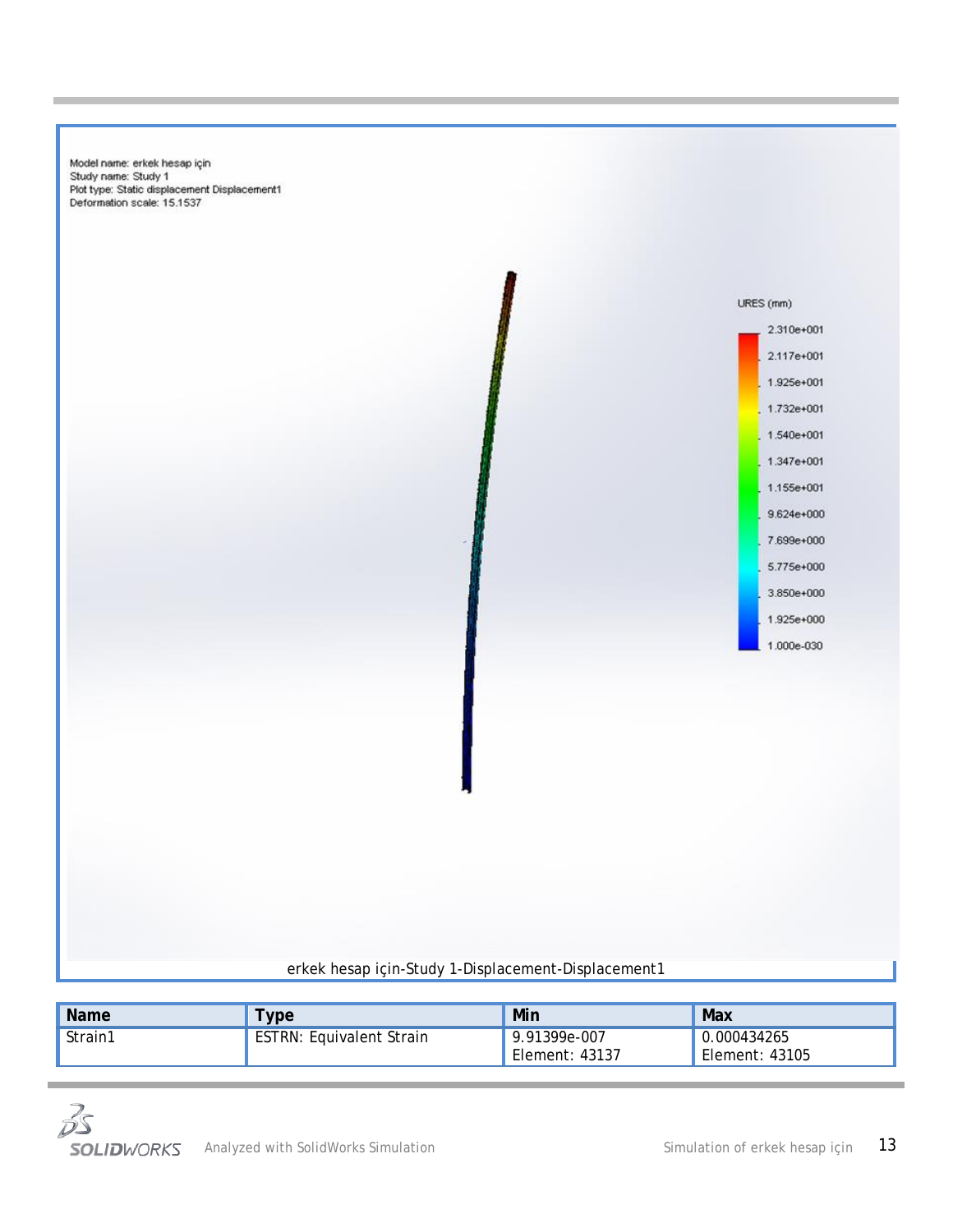Model name: erkek hesap için Study name: Study 1<br>Plot type: Static strain Strain1 Deformation scale: 15.1537



### erkek hesap için-Study 1-Strain-Strain1

| <b>Name</b>              | <b>ype</b> | Min                    | Max                    |
|--------------------------|------------|------------------------|------------------------|
| <b>Factor of Safety1</b> | Automatic  | .41955<br>Node: 139398 | 806.842<br>Node: 72130 |

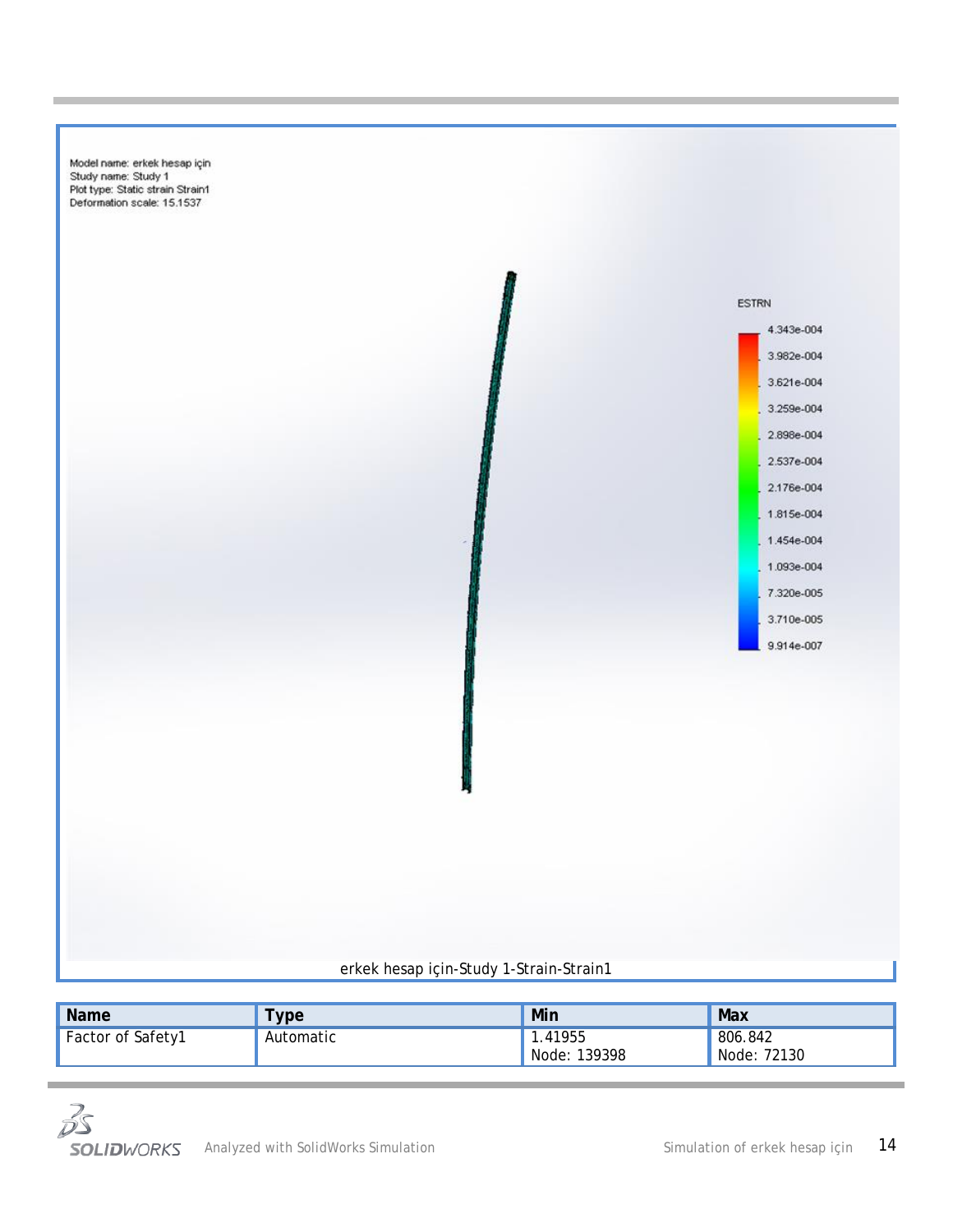Model name: erkek hesap için Study name: Study 1<br>Plot type: Factor of Safety Factor of Safety1 Criterion : Automatic Factor of safety distribution: Min FOS = 1.4



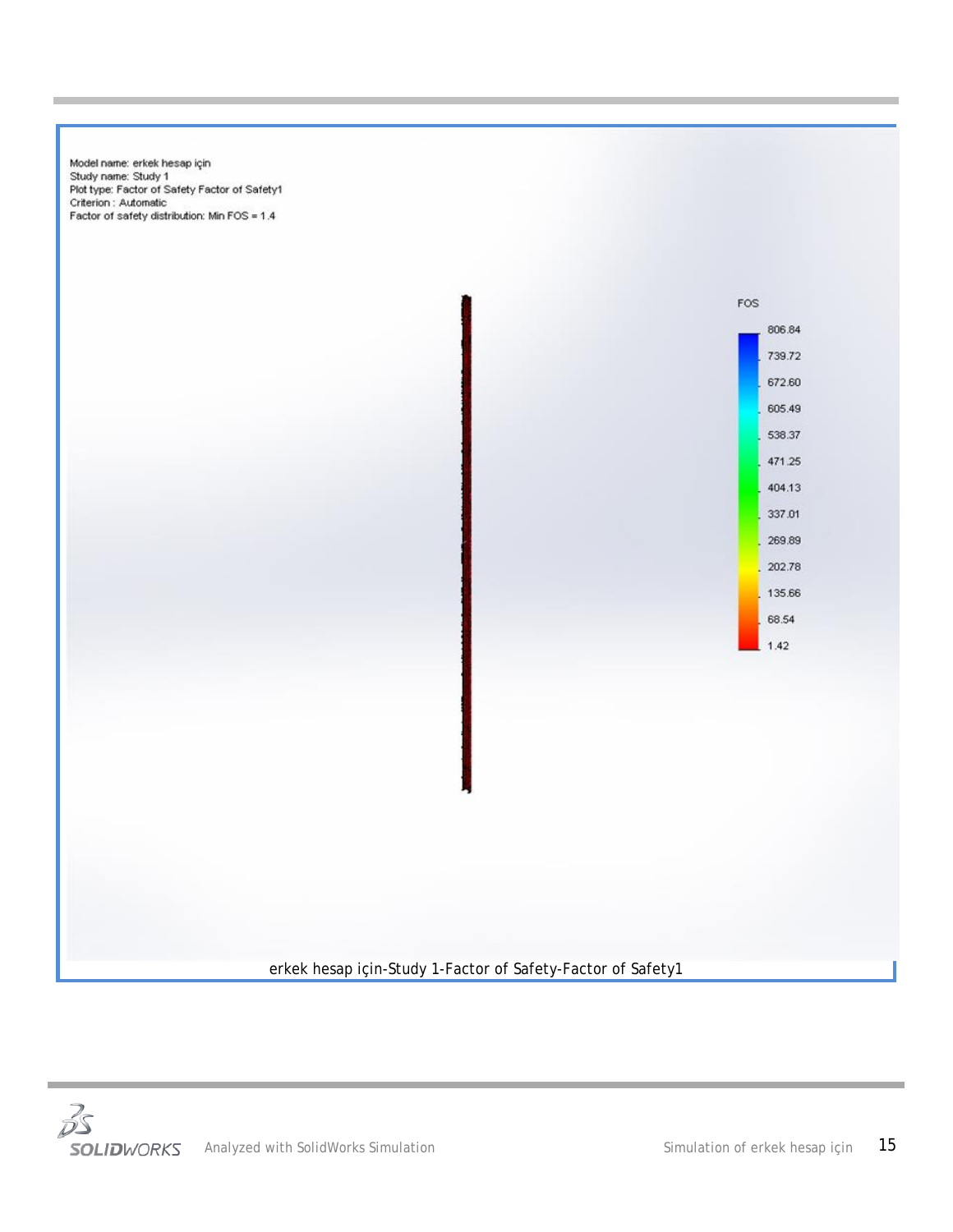

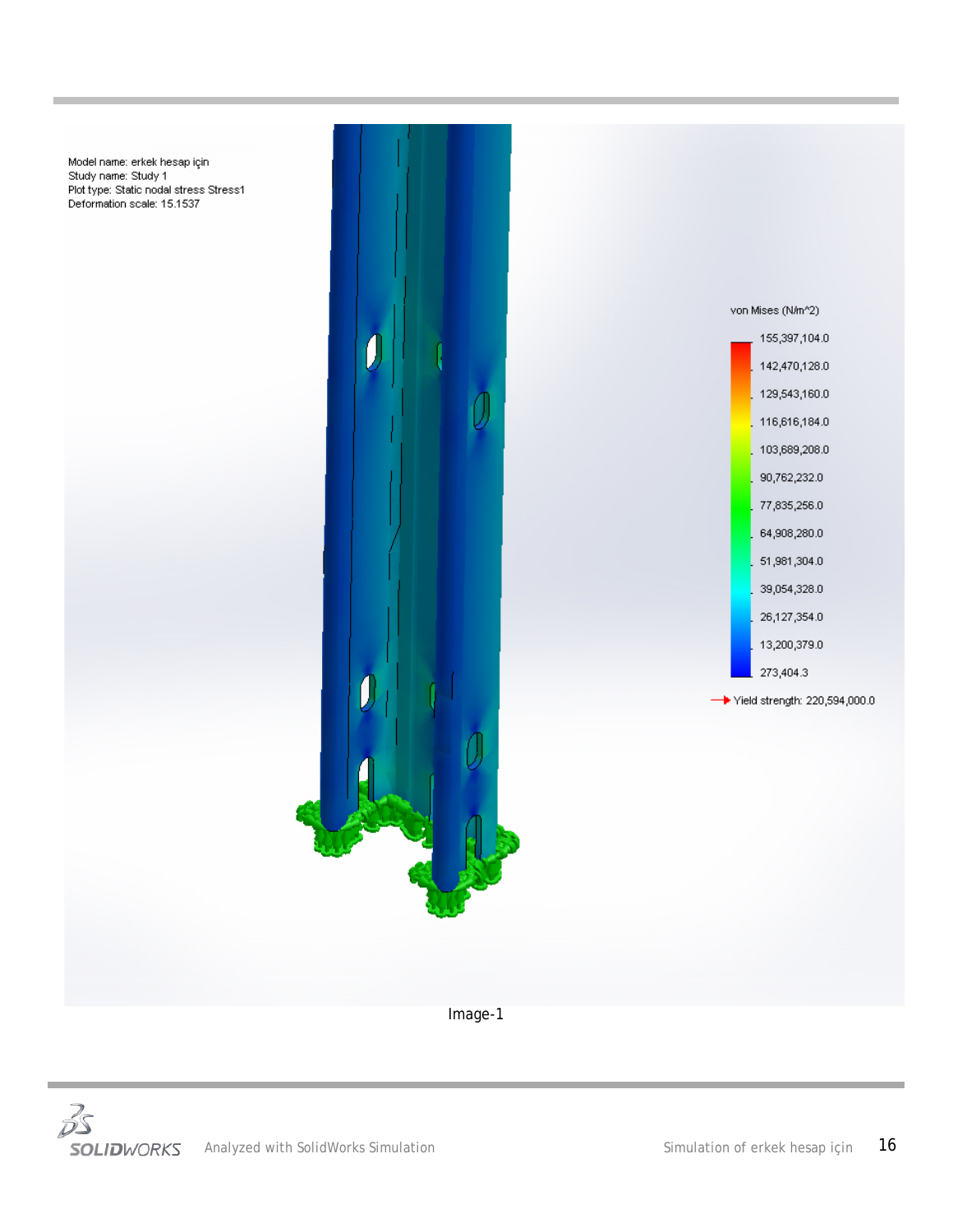Model name: erkek hesap için<br>Study name: Study 1 Plot type: Static nodal stress Stress1